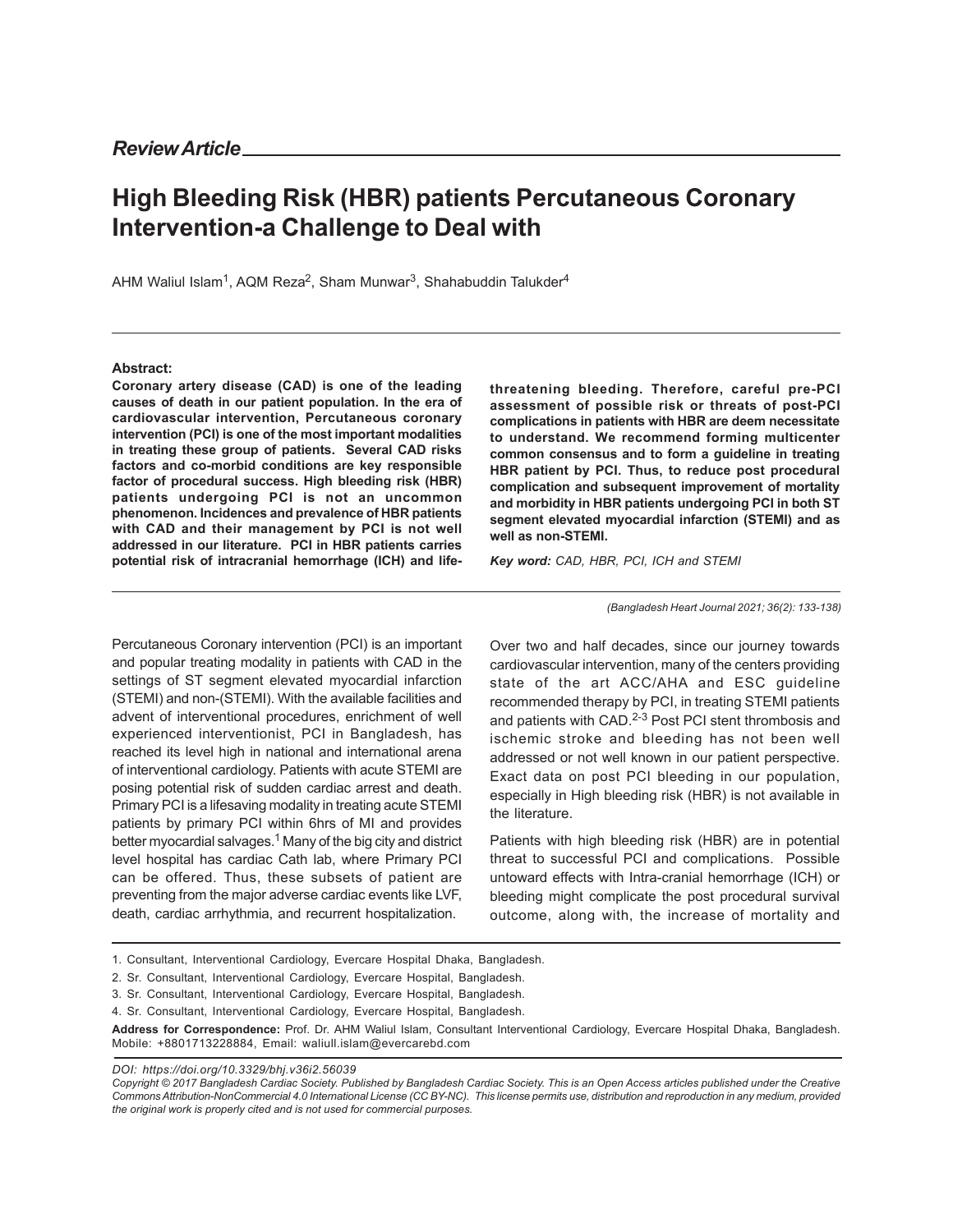morbidity. Academic consortium for HBR consensus recommend<sup>4</sup> *major criteria* are anticipated use of long term oral anticoagulants (OAC), Severe or End stage CKD (eGFR, <30mL/min, Anemia (Hb <11gm/dl), Spontaneous bleeding requiring hospitalization or transfusion in the past 6 month or anytime , if recurrent, moderate or severe baseline thrombocytopenia <100,000cmm3), Chronic bleeding diathesis, Liver cirrhosis with portal HTN, Active malignancy previous spontaneous ICH at any time, previous traumatic ICH within past 12 month, presence of bAVM, moderate to severe ischemic stroke within past 6 month, nondeferrable major surgery on DAPT, recent major surgery or major trauma within 30 day prior PCI. Among the *Minor criteria* Age>75yrs, moderate CKD (eGFR 30- 59mL/min), Hemoglobin 11-12.9g/dl), spontaneous bleeding requiring hospitalization or transfusion within the past 12 month not meeting the major criterion, longterm uses of NSAIDS or Steroids, any ischemic stroke at any time not meeting the major criterion.<sup>4</sup>

Patients with ST-elevation Myocardial infarction (STEMI) who are undergoing primary percutaneous coronary intervention (PCI) are at high risk of ischemic and bleeding events, both of which strongly affect subsequent morbidity and mortality.<sup>5-6</sup> Therefore the selection of optimal antithrombotic in STEMI patients after PCI may requires careful evaluation and offsetting risk of ischemia and bleeding .7 Usually, highest rate of ischemic events occurs in first few days or weeks after STEMI, a less potent antiplatelet regimen could offer a favorable balance of ischemic protection versus bleeding avoidance.<sup>8-9</sup> Therefore, Identification and managements of patients at high bleeding risk undergoing PCI are of major concern. The academic research consortium for high bleeding risk (ARC-HBR) developed a consensus definition of high bleeding risk. The proposed ARC-HBR consensus definition of HBR in clinical trials evaluating the safety and effectiveness of drugs and devices for patient undergoing percutaneous coronary intervention  $(PCI).<sup>4</sup>$ 

High bleeding Risk (HBR) is defined as a bleeding academic consortium (BARC) 3 or 5 bleeding risk of >4% at 1 year or a risk of an intracranial hemorrhage (ICH) of >1% at 1 year. Thus, a major criterion for ARC-HBR is defined as any criterion, that in isolation is considered to confer a BARC 3 or 5 bleeding risk of >4% at 1 year or any criterion considered to be associated with a risk of ICH of >1% at 1 year. A minor criterion is defined as any criterion that in isolation is considered to confer increased bleeding risk, with BARC 3 or 5 bleeding

rate of <4% at 1 year. The cut-off value of 4% for BARC 3 or 5 bleeding was based on consensus of the participants taking into account that 1 year major bleeding rates in trials of DAPT use after PCI which largely excluded patients at HBR, were <3% and that in DES trial enrolling patients at HBR , 1 year BARC 3 to 5 bleeding rates were 7.2% in LEADERS FREE trial<sup>10</sup> and 4.2% in ZEUS-HBR11 despite 1 moth uses of DAPT after PCI and in SENIOR trial<sup>12</sup> was 3.5% in which age  $>75$  were only inclusion criteria. The 2017 ESC guideline focused update on DAPT in coronary artery disease (CAD) recommended (class IIb level of evidence A) that uses of scores PRCISE-DAPT (predicting bleeding complications in patients undergoing stent implantation and subsequent dual antiplatelet therapy) and DAPT scores may be considered to guide antiplatelet therapy after PCI.<sup>13</sup>

In our patient perspective, it is not well known about exact number of HBR patients undergoing PCI. Almost 30% of the PCI of all-comers who participated in BIO-RESORT trial were in HBR. They also have an increased risk of ischemic events and thus represents a population with an overall high risk of adverse clinical outcome.<sup>14</sup> Many PCI patients might have an increased bleeding risk, but exact proportion depends on HBR criteria, and many be higher in patients with acute coronary syndrome.<sup>15</sup>

The evolution of percutaneous coronary intervention (PCI) over the last several decades has facilitated treatment for extremely complex patients. Ischemic events after coronary stenting declined over the years with the advent of newer drug eluting thin struts stents. DAPT plays a very important role in preventing post PCI stent thrombosis and In-stent restenosis. Uses of DAPT types and duration is important in this subset of HBR patient with both STEMI and non-STEMI. However, prolong uses of DAPT to have stronger and longer inhibition of platelets, the coincident of bleeding complication is increased specially in patient with HBR. To reduce this complication, optimal patient identification is required before pharmacological and interventional approach. In the early, uses of first-generation DES, DAPT recommended for 3- 6 months.16-18 Later, DAPT extended to 12 months due to possibility of stent thrombosis (ST).<sup>19</sup> Randomized trials comparing DES and BMS with DAPT of 1 month in patients perceived to be increased bleeding risk showed superior safety and efficacy with DES.<sup>10-12</sup> The European Antiplatelet Therapy Guide paved the way for one-month DAPT in patients with stable coronary artery disease and HBR ; and 6 months for ACS (class IIb and II c recommendation).<sup>13</sup> Similarly, the 2016 American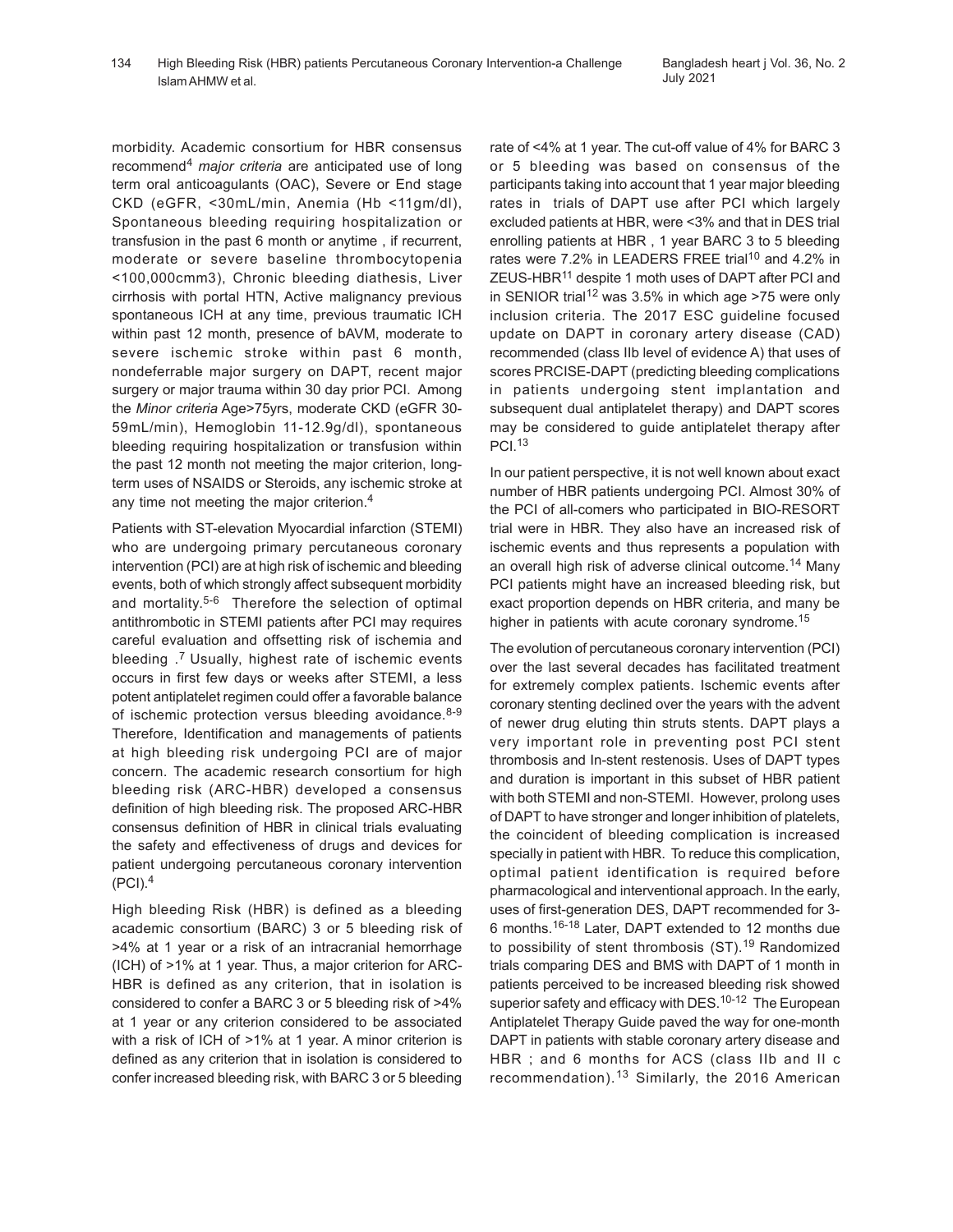College of Cardiology/ American Heart Association (ACC / AHA) Recommendations consider it reasonable to discontinue DAPT after 6 months for patients with ACS after PCI and HBR (Class IIb recommendation, C-LD level of evidence).20-22

Most patients after PCI treated with DES that elute an antiproliferative drug from the polymer coating. Life-long presence of durable polymers may induce vessel wall inflammation, delaying arterial healing with subsequent stent thrombosis or MI.<sup>23</sup> To overcome this thin-strut biodegradable polymer DES. Although guideline recommended contemporary uses of DES over firstgeneration DES and BMS in patients going PCI.24 metaanalysis of clinical trials showed no unequivocal benefit of BP-DES over DP-DES, but there might be advantage of BP-DES in high-risk patients.<sup>25</sup> Patients with High bleeding risk who undergo percutaneous coronary intervention also have increased risk of ischemic events and represents an overall high-risk population. In clinical practice, a substantial proportion of PCI patients are at HBR.26-27

The absolute risk of ischemic events was highest in early after the PCI, then it exponentially decayed overtime. Thus, it emphasized that the uses of most potent antiplatelet may have greatest utility in improving prognosis. On the other hand, absolute rate of bleeding was high in early after PCI, more potent agent may harm at this time. Literature has documented that procedural and post procedural uses of Bivalirudin rather than unfractionated heparin and GP Inhibitor may results in greater risk for ST but less bleeding. These offsetting risk can be avoided by routine uses of bivalirudin infusion at 1.75mg/kg/h for 3-to-4-hour post PCI, which may eliminate excess acute risk of ST without increasing bleeding.<sup>28,13</sup> Intensification of P2Y12-receptor inhibition by uses of intravenous cangrelor compared with clopidogrel during the PCI procedure and first 2 to 4 hour thereafter favorably reduces the acute and 48-hours rate of MI and stent thrombosis without affecting increasing major bleeding.<sup>29</sup>

Although the uses of prasugrel rather than the clopidogrel in patients with acute coronary syndrome was highly effective in reducing adverse ischemic events early after PCI, the excessive bleeding complication with irreversible agents offset much of its benefit.<sup>30</sup> In the PLATO (Platelet inhibition and patients' outcome) trial, both STEMI and Non-STEMI patients were treated with Aspirin plus Ticagrelor rather than Aspirin with Clopidogrel, experienced a 1-year reduction of stent thrombosis, MI, cardiac mortality and noncardiac mortality, despite a modest increase in non-CABG related major bleeding.<sup>22</sup> In the HORIZON AMI trial, in patients with STEMI treated with primary PCI on a background of aspirin and clopidogrel for 1 year, the risk for adverse ischemic and bleeding events was highest after the procedure and declined overtime.31-32

Coronary stenting in patients who need long-term oral anticoagulant (OAC), poses potential challenges regarding the best antithrombotic strategy. Coronary stenting requires an initial period of DAPT with aspirin and P2Y12 inhibitor to prevent stent thrombosis.<sup>33,13</sup> Yet high risk patient with atrial fibrillation needs OAC to mitigate the risk of stroke or systemic embolism, further amplifying the bleeding risk of DAPT.<sup>34</sup> In fact, called Triple antithrombotic therapy, has been associated with to a greater risk of major bleeding.<sup>35</sup> undergoing coronary intervention is at higher bleeding risk due to the concomitant need for oral anticoagulant and antiplatelet therapy. RE-DUAL PCI trial demonstrated better safety with dual antithrombotic therapy (Dabigatran and Clopidogrel) compared to triple antithrombotic therapy (warfarin, Clopidogrel or Ticagrelor and aspirin).<sup>36</sup>

Therefore, optimum balance of ischemia suppression and implementation of bleeding avoidance strategies also essential, especially in the acute and sub-acute phase of primary PCI. Several risk stratification systems (score) have emerged in HBR patients with increasing data and information on the adverse impact of hemorrhagic incidents on post PCI outcomes. Among them, CRUSADE score, ACTION score, ACUITY / HORIZON MI score and HORIZON-MI score are mentionable. 37 In the PORECISE-DAPT study showed prolong DAPT >6 months post PCI in HBR patients increased bleeding without reducing ischemic events.<sup>38</sup> PLATO-a study of platelet inhibition and patient outcome-Ticagrelor associated with 20% higher risk of non-cardiac bleeding and 30% higher incidence of ICH compared with clopidogrel.<sup>39</sup> I TIMI TRITON-8 prasugrel is associated with 30% higher incidence of major bleeding in patients >75yrs age, with a history of stroke or weight <60kg.40 Combination of aspirin and clopidogrel or ticagrelor for 6 months after PCI is recommended in ESC guideline for patients with HBR (class IIa, level of evidence B, in the year 2016, ACC/AHA recommendations, use of ticagrelor instead of clopidogrel in this case is class IIa level of evidence B-R.<sup>22</sup>

Since, the journey of PCI to manage both STEMI and non-STEMI patients begun two and half decade ago, interventional cardiology reaches its level high in national and international arena in treating STEMI, non-0STEMI,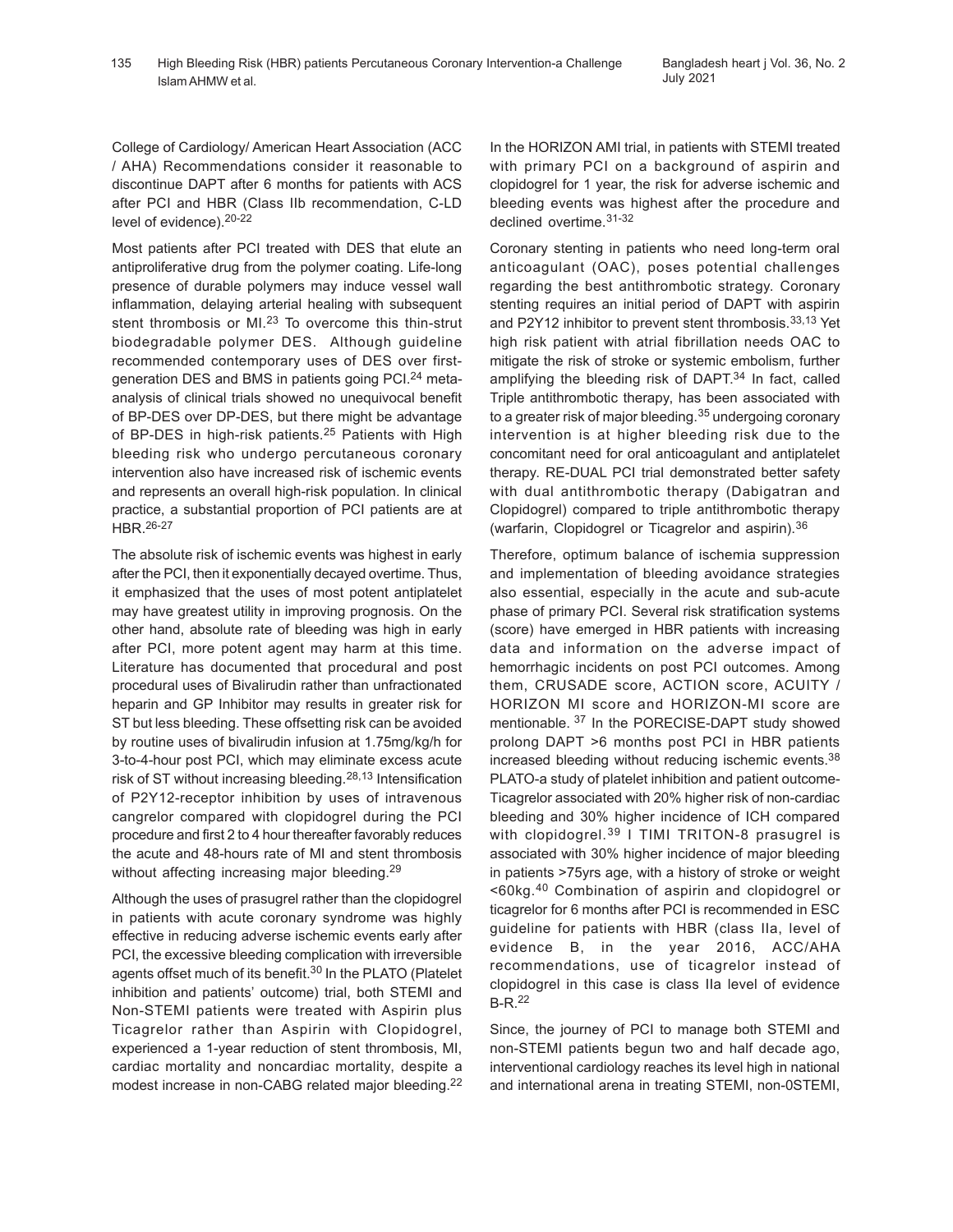CTO lesion, Complex PCI, LM Bifurcation PCI, Retrograde CTO PCI- both ipsi-lateral and contralateral approach. Many of the Center doing round the clock PCI for STEMI. In pandemic, pharmaco-invasive therapy replaces primary PCI, since, in our country covid dedicated Cath lab not available.<sup>41</sup> Treating HBR patient especially post-CABG with background end stage renal disease with or without hemodialysis are presenting with more complex, calcified disease, which are in potential high risk of post PCI bleeding. Treating AF with CAD or patient of post AVR or MVR CAD also in high risk of bleeding due to OAC, is not uncommon in our routine interventional procedure.

To avoid post procedural bleeding or intracranial hemorrhage, in these subsets of population, needs to address well before proceeding to PCI. It is mandatory, to examine HBR patients by careful history taking, assessment of potential threat and preparedness to deal the complication prior to proceed to PCI. Potential risk of ICH or life-threatening bleeding might jeopardize the success of PCI.

In the literature, exact percentage of Bangladeshi patient with HBR going for PCI is not well addressed or known. Therefore, we recommend forming a common consensus to develop a national guideline through cardiovascular and interventional society, if possible, to categorize Bangladeshi HBR patients prior PCI. Also, need randomized multicenter comparative study to assess better survival outcome with reduction of major adverse cardiac events after PCI in this subset of Bangladeshi patients. No doubt, this will help to take care of HBR patient in a safer way to intervene when needed without any potential life-threatening complication. Also, need to set the DAPT protocol with or without OAC with possible shorter duration, thus, to avoid ICH or bleeding after PCI.

## **References:**

- 1. O'Gara PT, Kushner FG, Ascheim DD, et all. 2013 ACCF/ AHA guideline for the management of ST segment elevation myocardial infarction: a report of the American college of cardiology foundation/ American Heart Association Task Force on Practice guideline. J Am Coll Cardiol 2013; 61: e78-e140.'
- 2. Ibanez B, James S, Agewall S, et al. 2017 ESC Guidelines for the management of acute myocardial infarction in patients presenting with ST-segment elevation: the task force for the management of acute myocardial in patients presenting ST segment elevation of the European Society of Cardiology (ESC). Eur Heart J 2018; 39(2): 119-177.
- 3. Kushner FG, Hand M, Smith SC Jr, et al. 2019 focused updates: ACC/AHA guidelines for the management of patients of STEMI and ACC/AHA/ SCAI guidelines on percutaneous coronary intervention. A report of the American College of Cardiology Foundation/ American Heart Association task force on practice guidelines. J Am Coll Cardiol. 2009; 54:2205-2241.
- 4. Islam AHMW, Munwar S, Talukder S, et al. Primary Percutaneous Coronary Intervention of ST-segment Elevated Myocardial Infarction-Experiences in a Tertiary Care Hospital Cardiovasc j 2021; 13(2): 154-163
- 4. Urban P, Roxana M, Colleran R, et al. Defining High Bleeding Risk in Patients Undergoing Percutaneous Coronary Intervention-A Consensus Document from the Academic Research Consortium for High Bleeding Risk. Circulation 2019; 140:240–261
- 5. Mehran R, Pocock S, Nikolsky E, eta al. Impact of bleeding on mortality after percutaneous coronary intervention results from a patient level pooled analysis of the REPLACE-2 and ACUITY and HORIZONS-MI trials. J Am Coll Cardiol Intv 2011; 4:654-64
- 6. Generux P, Glustino G, Witzenblchler B et al. Incidence, predictors, and impact of post discharge bleeding after percutaneous coronary intervention. J Am Coll Cardiol 2015; 66:1036-45
- 7. Gutierrez A, Bhatt DL, et al. Balancing the risk of stent thrombosis and major bleeding during primary percutaneous coronary intervention. Rur Heart J 2014; 35:2448-51
- 8. Steg PG, James S, Harrington RA, et al., Ticagrelor versus clopidogrel in patients with ST elevated acute coronary syndromes intended for reperfusion with primary percutaneous coronary intervention: a platelet inhibition and patients' outcome (PLATO) trial subgroup analysis. Circulation 2010; 122:2131-41
- 9. Montalescot G, Wiviott SD, Braunwald E, et al. Prasugrel compared with Clopidogrel in patients undergoing percutaneous coronary intervention for ST Elevation myocardial infarction (TRITON TMI 38): double blind, randomized controlled trial Lancet 2009;373:723-31
- 10. Urban P, Meredith IT, Abizaid A, et al. Polymer-free drug-coated coronary stents in patient at high bleeding risk. N Eng J Med 2015,3173:2038-47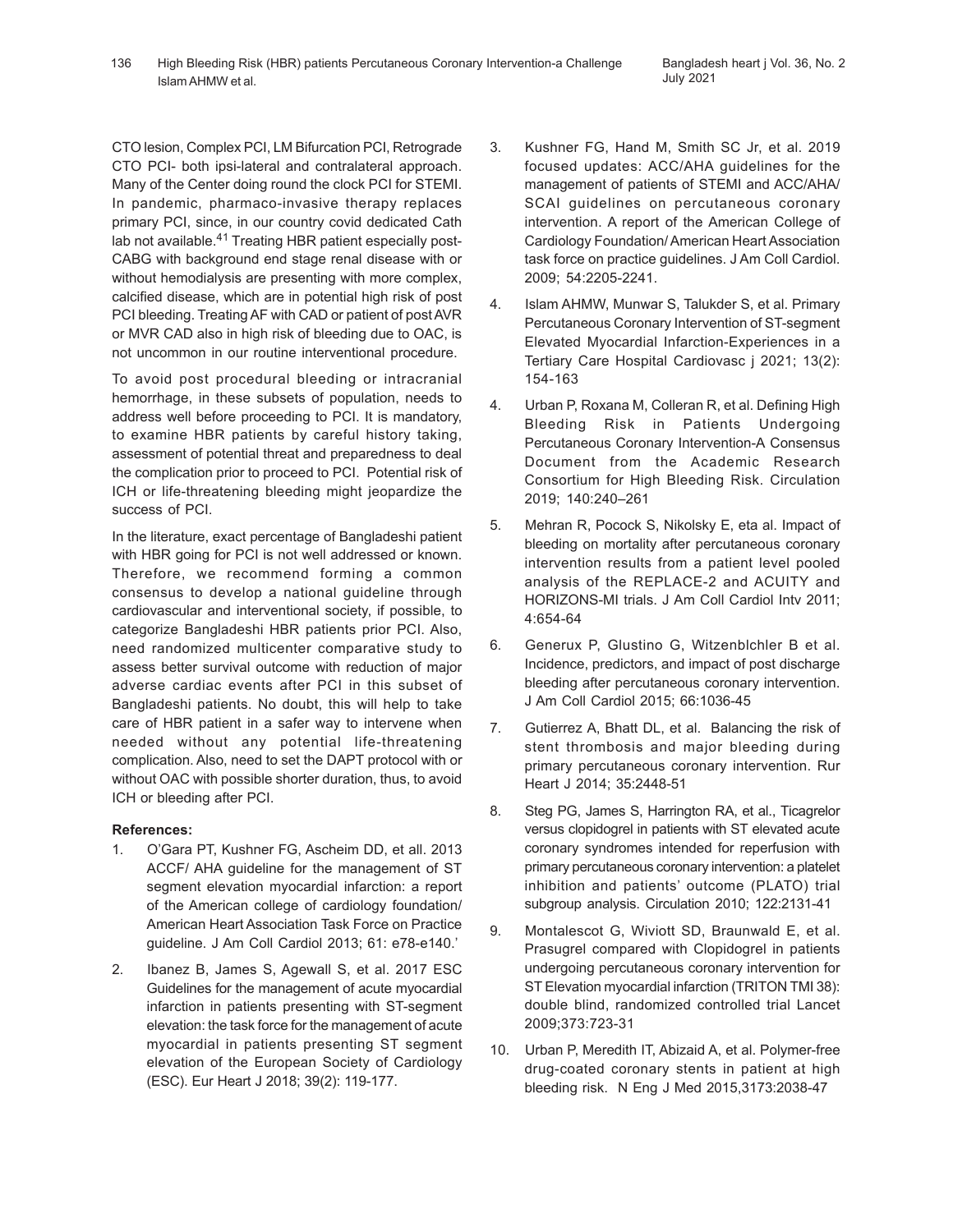- 11. Ariotti S, Adamo M, Costa F, et al. ZEUS Investigators (2016) Is bare-metal stent implantation still justifiable in high bleeding risk patients undergoing percutaneous coronary intervention? A pre-specified analysis from the ZEUS trial. JACC Cardiovascular Interventions 9(5): 426–436
- 12. Varenne O, Cook S, Sideris G, et al. SENIOR investigators (2018) Drug-eluting stents in elderly patients with coronary artery disease (SENIOR): a randomized single-blind trial. The Lancet 391(10115): 41–50.
- 13. Valgimigli M, Bueano H, Byrne RA, et al. 2017 ESC focused update on dual antiplatelet therapy in coronary artery disease developed in collaboration with EACTS: the task force for dual antiplatelet therapy in coronary artery disease of the European society of cardiology and the European association of Cardio-thoracic Surgery (EACTS). EHJ 2018;39;213-260
- 14. Byme RA, Stone GW, Ormiston J et al. Coronary balloon angioplasty, stents, and scaffolds. Lancet 2017; 390:781-92
- 15. von Birgelen C, Kok MM, van der Heijden LC, et al. Comparison of 3 biodegradable polymer and durable polymer everolimus-eluting and sirolimus eluting stents versus durable polymer zotarolimus eluting stents in allcomers with coronary artery disease (BIO\_RESORT): a three-arm randomized non-inferiority trial. Lancet 2016; 388:2607-17
- 16. Stone GW, Midei M, Newman W, et al. SPIRIT III Investigators (2008) Comparison of an everolimuseluting stent and a paclitaxel-eluting stent in patients with coronary artery disease: a randomized trial. JAMA 299: 1903–1913.
- 17. Moses JW, Leon MB, Popma JJ, et al. SIRIUS Investigators (2003) Sirolimus-eluting stents versus standard stents in patients with stenosis in a native coronary artery. The New England Journal of Medicine 349(14): 1315– 1323. H
- 18. Kandzari DE, Leon MB, Popma JJ, et al. ENDEAVOR III Investigators (2006) Comparison of zotarolimuseluting and sirolimus-eluting stents in patients with native coronary artery disease: a randomized controlled trial. Journal of the American College of Cardiology 48: 2440–2447
- 19. King SB, Hannan EL. Mounting Evidence for Safety and Improved Outcomes of Drug-Eluting Stenting

but Is It the Stent? Circulation. 2008; 118:1783- 1784.)

- 20. Mehta SR, Yusuf S, Peters RJ, Bertrand ME, Lewis BS, Natarajan MK, Malmberg K, Rupprecht H, Zhao F, Chrolavicius S, Copland I, Fox KA, Clopidogrel in Unstable angina to prevent Recurrent Events trial (CURE) Investigators (2001) Effects of pretreatment with clopidogrel and aspirin followed by long-term therapy in patients undergoing percutaneous coronary intervention: the PCI-CURE study. The Lancet 358(9281): 527–533
- 21. Yusuf S, Zhao F, Mehta SR, et al. (2001) Effects of clopidogrel in addition to aspirin in patients with acute coronary syndromes without ST-segment elevation [published correction appears in The New England Journal of Medicine 2001 Dec 6;345(23):1716] [published correction appears in The New England Journal of Medicine 2001 Nov 15;345(20):1506]. The New England Journal of Medicine 345(7): 494–502.
- 22. Levine GN, Bates ER, Bittl JA, et al. 2016 ACC/AHA Guideline Focused Update on Duration of Dual Antiplatelet Therapy in Patients with Coronary Artery Disease: A Report of the American College of Cardiology/American Heart Association Task Force on Clinical Practice Guidelines. Circulation 2016. 134(10): e123–e155.
- 23. Joner M, Finn AV, Farb et al. Pathology of drug eluting stents in humans: delayed healing and late thrombotic risk. J Am Coll Cardiol 2006; 48: 193-202
- 24. Windecker S, Kolh P, Alfonso F et al. 2014 ESC/ EACTS guidelines on myocardial revascularization: the task force on myocardial revascularization of the European Society of Cardiology (ESC) and European
- 25. Palmerini T, Biondi-Zoccai G, Della Riva D et al. Clinical outcomes with bioabsorbable polymer versus durable polymer-based drug eluting and bare-metal stents: evidence from comprehensive meta-analysis. J Am Coll Cardiol 2014; 63:299- 307Short- versus long-term dual antiplatelet therapy after drug-eluting stent implantation: an individual patient data pairwise and network metaanalysis
- 26. Zocca P, Kok MM, van der Heijden LC et al. High bleeding risk patients with acute coronary syndromes treated with contemporary drug-eluting